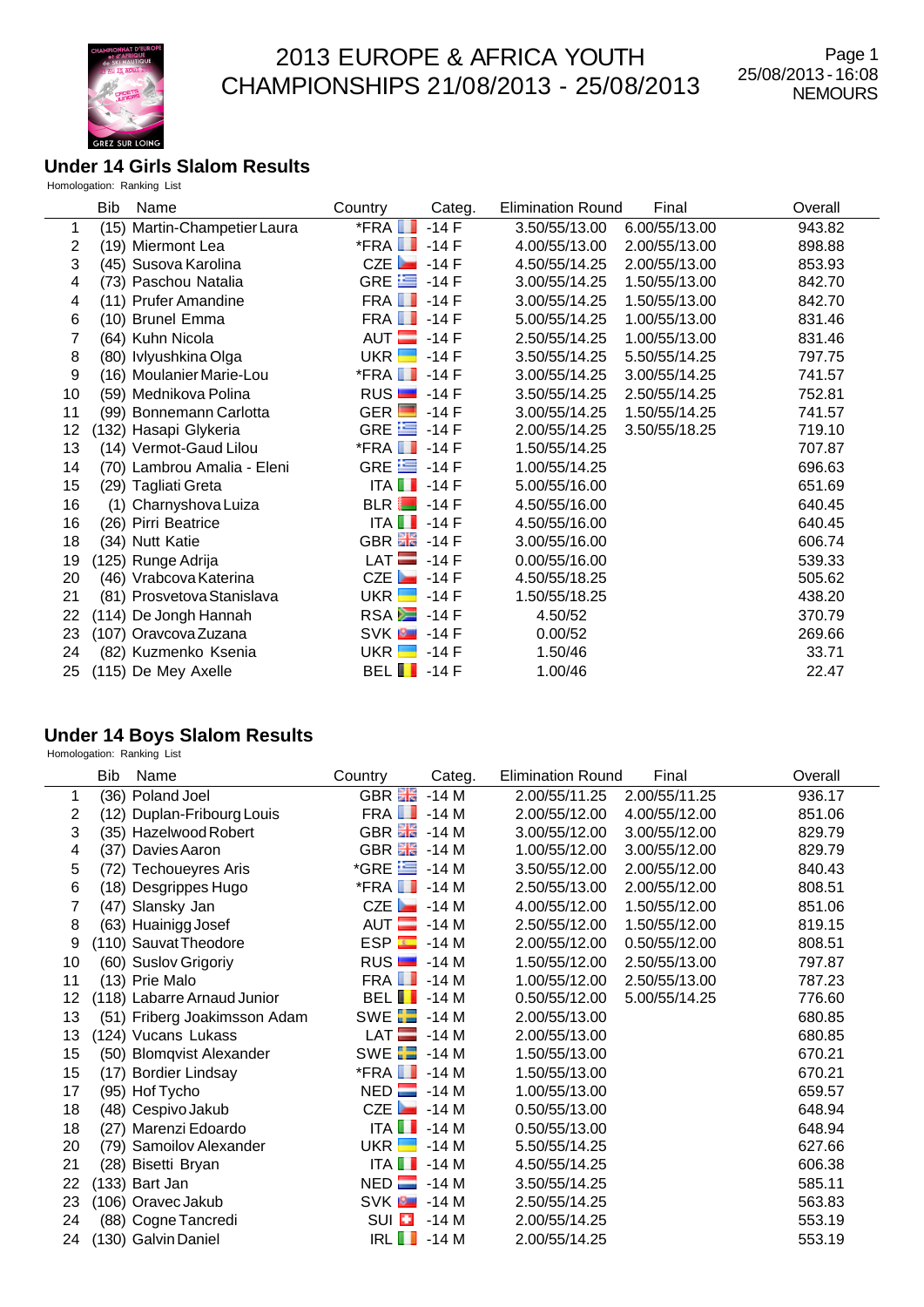

Page 2 25/08/2013 - 16:08 NEMOURS

|    | <b>Bib</b><br>Name               | Country                  | Categ. | <b>Elimination Round</b> | Final | Overall |
|----|----------------------------------|--------------------------|--------|--------------------------|-------|---------|
| 26 | <b>GREZ SUR LOBIC 101 Arseni</b> | BLR                      | -14 M  | 0.00/55/14.25            |       | 510.64  |
| 27 | (105) Masar Adam                 | $SVK$ $-14M$             |        | 4.50/55/16.00            |       | 478.72  |
| 27 | (121) Simoes Diogo               | POR $\boxed{9}$ -14 M    |        | 4.50/55/16.00            |       | 478.72  |
| 29 | (71) Nathanail Pavlos            | GRE $\equiv$ -14 M       |        | 3.50/55/16.00            |       | 457.45  |
| 30 | (4) Melnik Stsiapan              | $BLR$ $-14M$             |        | 3.00/55/16.00            |       | 446.81  |
| 31 | (90) Barenghi Jean               | $SUI$ $\Box$             | $-14M$ | 1.50/55/16.00            |       | 414.89  |
| 31 | (2) Harbachuk Viktar             | $BLR$ $-14M$             |        | 1.50/55/16.00            |       | 414.89  |
| 33 | (89) Cogne Alexis                | $SUI$ $\Box$             | $-14M$ | 0.50/55/16.00            |       | 393.62  |
| 34 | (117) De Snoeck Lewis            | BEL $\blacksquare$ -14 M |        | 4.00/55/18.25            |       | 340.43  |
| 35 | (113) Stegmann Nicholas          | $RSA = -14 M$            |        | 1.50/55/18.25            |       | 287.23  |
| 36 | (116) De Snoeck Basil            | BEL $\blacksquare$ -14 M |        | 3.00/52                  |       | 191.49  |
| 37 | (126) Albert Aron                | $HUN = -14 M$            |        | 4.00/49                  |       | 85.11   |

### **Under 17 Girls Slalom Results**

Homologation: Ranking List

|    | <b>Bib</b> | Name                          | Country                      | Categ.  | <b>Elimination Round</b> | Final         | Overall |
|----|------------|-------------------------------|------------------------------|---------|--------------------------|---------------|---------|
| 1  |            | (33) Bagnoli Alice            | ITA                          | $-17F$  | 2.00/55/12.00            | 4.00/55/12.00 | 909.09  |
| 2  |            | (68) Salmina Mara             | AUT $\blacksquare$           | $-17F$  | 3.00/55/13.00            | 2.00/55/12.00 | 863.64  |
| 3  |            | (20) Bischofberger Illana     | <b>FRA 1</b> -17 F           |         | 2.50/55/12.00            | 1.00/55/12.00 | 875.00  |
| 4  |            | (25) Grosset Janin Anna       | $*$ FRA $\blacksquare$       | $-17$ F | 1.00/55/12.00            | 1.00/55/12.00 | 840.91  |
| 5  |            | (122) Simoes Marta            | <b>POR 3</b> -17 F           |         | 4.00/55/12.00            | 0.50/55/12.00 | 909.09  |
| 6  |            | (93) Paturel Alizée           | $\mathsf{S}\cup\mathsf{E}$   | $-17F$  | 5.00/55/13.00            | 5.00/55/13.00 | 795.45  |
|    |            | (91) Cogne Tatiana            | $SUI$ $\Box$                 | $-17F$  | 2.00/55/12.00            | 4.50/55/13.00 | 863.64  |
| 8  |            | (103) Soerensen Helene Hogh   | DEN $\Box$ -17 F             |         | 1.00/55/13.00            | 2.00/55/13.00 | 727.27  |
| 8  |            | (49) Svecova Katerina         | $CZE$ -17 F                  |         | 1.00/55/13.00            | 2.00/55/13.00 | 727.27  |
| 10 |            | (44) Fox Pamela               | *GBR <b>He</b> -17 F         |         | 1.50/55/13.00            | 1.50/55/13.00 | 715.91  |
| 11 |            | (6) Kisialiova Katsiaryna     | $BLR$ $-17F$                 |         | 3.00/55/13.00            | 3.50/55/14.25 | 750.00  |
| 12 |            | (24) Mace Maeva               | $*$ FRA $\blacksquare$ -17 F |         | 3.00/55/13.00            | 2.50/55/14.25 | 750.00  |
| 13 |            | (5) Danisheuskaya Aliaksandra | $BLR$ $-17F$                 |         | 0.50/55/13.00            |               | 693.18  |
| 13 |            | (101) Dietrich Amanda         | DEN $\blacksquare$ -17 F     |         | 0.50/55/13.00            |               | 693.18  |
| 15 |            | (92) Grobet Pernelle          | $SUI$ $\Box$                 | $-17F$  | 5.00/55/14.25            |               | 659.09  |
| 16 |            | (21) Gerbouin Constance       | <b>FRA 1</b> -17 <b>F</b>    |         | 4.50/55/14.25            |               | 647.73  |
| 17 |            | (74) Daniil Ioli              | GRE $\equiv$ -17 F           |         | 4.00/55/14.25            |               | 636.36  |
| 18 |            | (97) Huisman Pemm             | $NED$ $-17F$                 |         | 3.00/55/14.25            |               | 613.64  |
| 18 |            | (56) Johansson Tove           | SWE $\Box$ -17 F             |         | 3.00/55/14.25            |               | 613.64  |
| 20 |            | (38) Outram Sanchia           | <b>GBR ##</b> -17 F          |         | 2.00/55/14.25            |               | 590.91  |
| 21 |            | (112) Mill Botella Pia        | $ESP = 17F$                  |         | 1.50/55/14.25            |               | 579.55  |
| 22 |            | (76) Paschou Alexandra        | GRE $\equiv$ -17 F           |         | 4.00/55/16.00            |               | 500.00  |
| 23 |            | (102) Hoj Pedersen Sofie      | DEN $\blacksquare$ -17 F     |         | 3.50/55/16.00            |               | 488.64  |
| 24 |            | (119) Goossens Julie          | BEL $\blacksquare$ -17 F     |         | 1.00/55/16.00            |               | 431.82  |
| 25 |            | (67) Orlitsch Lisa            | AUT $\blacksquare$ -17 F     |         | 3.50/49                  |               | 79.55   |
| 26 |            | (57) Jansson Sofia            | SWE <b>2</b> -17 F           |         | 1.50/49                  |               | 34.09   |

#### **Under 17 Boys Slalom Results**

|    | Bib<br>Name              | Categ.<br>Country              | <b>Elimination Round</b><br>Final                            | Overall |
|----|--------------------------|--------------------------------|--------------------------------------------------------------|---------|
|    | (30) Caruso Brando       | $ITA$ $\blacksquare$<br>$-17M$ | 3.00/58/10.75<br>1.00/58/10.75                               | 1020.00 |
| 2  | (66) Llewellyn Dorien    | $AUT$ $-17M$                   | 6.00/58/11.25<br>0.50/58/10.75                               | 970.00  |
| 3  | (43) Poole Thomas        | GBR $\frac{12}{100}$ -17 M     | 4.00/58/12.00<br>5.00/58/12.00                               | 820.00  |
| 4  | (9) Kazlowski Alexander  | $*BLR$ -17 M                   | 2.50/58/12.00<br>5.00/58/12.00                               | 820.00  |
| 5. | (22) Dailland Tanguy     | $FRA$ $\Box$ -17 M             | 3.50/58/12.00<br>3.50/58/12.00                               | 790.00  |
| 6  | (77) Kyprios Philipos    | *GRE $\equiv$ -17 M            | 2.00/58/12.00<br>3.50/58/12.00                               | 790.00  |
|    | (39) Heath Calum         | GBR $\frac{12}{100}$ -17 M     | 0.50/58/11.25<br>2.50/58/12.00                               | 850.00  |
| 8  | (104) Loft Thomas        | DEN $\frac{1}{2}$ -17 M        | 3.00/58/12.00<br>5.00/58/13.00                               | 780.00  |
| 9  | (108) Hynek Radovan      | $SVK = -17 M$                  | 4.50/58/13.00<br>1.50/58/12.00<br>(Tie break: 4.50/58/12.00) | 750.00  |
| 10 | (61) Malinovskiy Evgeniy | $RUS$ $-17M$                   | 2.00/58/12.00<br>3.50/58/13.00                               | 760.00  |
| 11 | (53) Bogne Jakob         | SWE $\Box$ -17 M               | 5.00/58/12.00<br>1.50/58/13.00                               | 820.00  |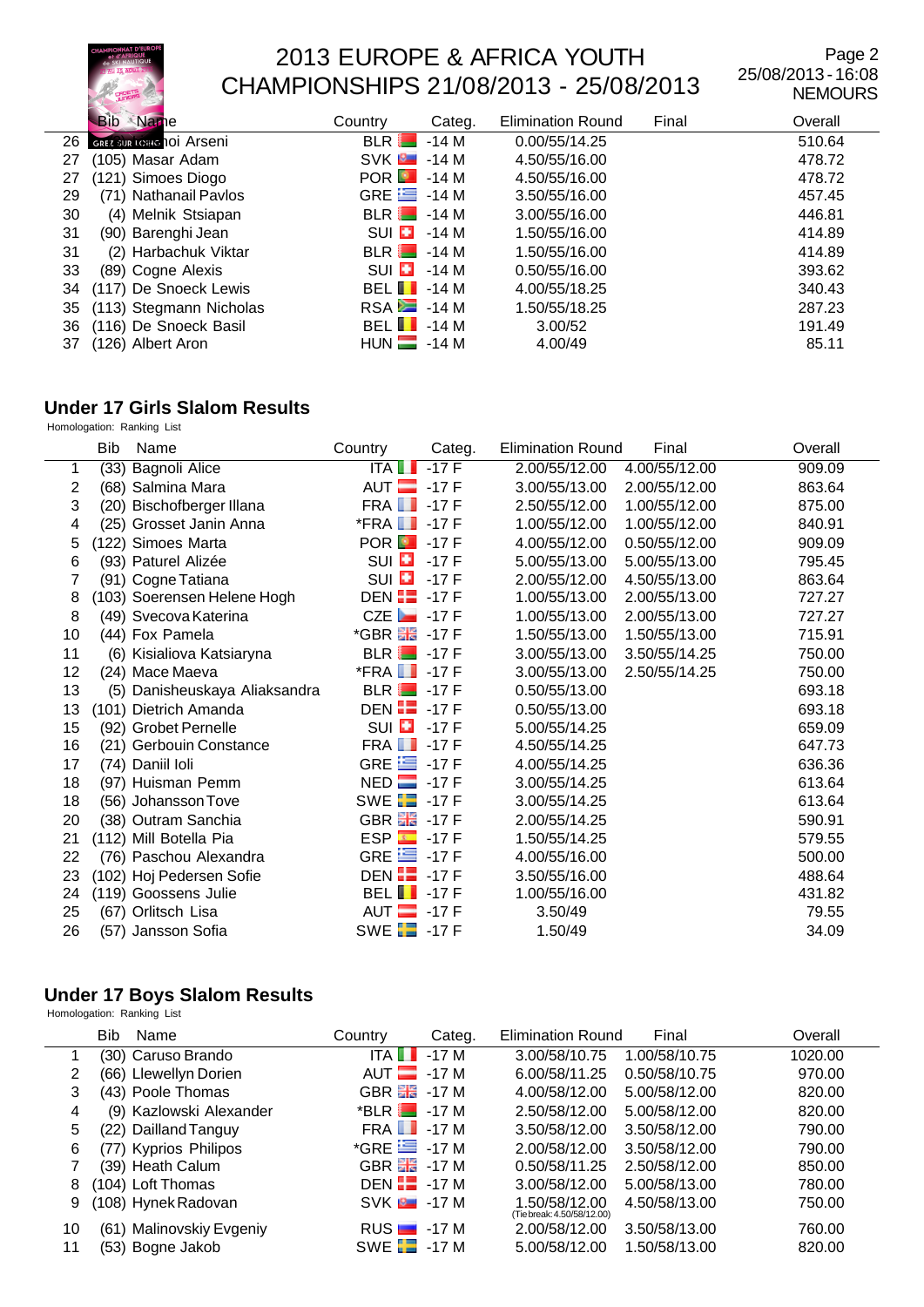

Page 3 25/08/2013 - 16:08 NEMOURS

|    | <b>Bib Name</b>                  | Country                  | Categ. | Final<br><b>Elimination Round</b>                            | Overall |
|----|----------------------------------|--------------------------|--------|--------------------------------------------------------------|---------|
| 12 | <b>GREZ SUR LOUNG /IN Harry</b>  | GBR <b>Ha</b>            | $-17M$ | 1.50/58/12.00<br>1.50/58/13.00<br>(Tie break: 3.00/58/12.00) | 750.00  |
| 13 | (75) Daniil Dany                 | GRE $\equiv$ -17 M       |        | 1.50/58/12.00<br>(Tie break: 1.00/58/12.00)                  | 750.00  |
| 14 | (128) Rönkkö Miikka              | $FIN \rightarrow -17 M$  |        | 1.00/58/12.00                                                | 740.00  |
| 15 | (32) Caldarola Francesco         | ITA $\blacksquare$ -17 M |        | 0.50/58/12.00                                                | 730.00  |
| 15 | (31) Pajni Gianmarco             | ITA                      | $-17M$ | 0.50/58/12.00                                                | 730.00  |
| 17 | (78) Chionis Nikolaos            | GRE $\equiv$             | -17 M  | 5.50/58/13.00                                                | 710.00  |
| 18 | (23) Anguenot Leo                | FRA <b>I</b>             | $-17M$ | 5.00/58/13.00                                                | 700.00  |
| 18 | (85) Fil'Chenko Danylo           | UKR                      | $-17M$ | 5.00/58/13.00                                                | 700.00  |
| 20 | (111) Noguera Vergés Alvar       | ESP                      | $-17M$ | 3.50/58/13.00                                                | 670.00  |
| 20 | (62) Nosachev Evgeny             | $RUS$ $\blacksquare$     | $-17M$ | 3.50/58/13.00                                                | 670.00  |
| 22 | (109) Galba Jakub                | SVK <sup>B</sup>         | $-17M$ | 3.00/58/13.00                                                | 660.00  |
| 23 | (8) Purosau Mikhail              | $BLR$ $-17M$             |        | 2.50/58/13.00                                                | 650.00  |
| 24 | (94) Borika Elia                 | SUI <b>E</b>             | $-17M$ | 1.50/58/13.00                                                | 630.00  |
| 24 | (54) Gustavsson-Lejonstål Fabian | SWE <b>E</b>             | -17 M  | 1.50/58/13.00                                                | 630.00  |
| 26 | (7) Antonau Anton                | <b>BLR</b>               | $-17M$ | 0.50/58/13.00                                                | 610.00  |
| 27 | (98) Huisman Perr                | $NED$ $\blacksquare$     | $-17M$ | 5.00/58/14.25                                                | 580.00  |
| 28 | (65) Basic Carlo                 | AUT                      | $-17M$ | 1.50/58/14.25                                                | 510.00  |
| 28 | 127) Junttila Ville              | $FIN -$                  | $-17M$ | 1.50/58/14.25                                                | 510.00  |
| 30 | 123) Simoes Gouvea Duarte        | <b>POR</b>               | $-17M$ | 4.50/58/18.25                                                | 330.00  |

#### **Under 14 Girls Tricks Results**

Homologation: Ranking List

|    | Bib | Name                        | Country                      | Categ.  | <b>Elimination Round</b> | Final | Overall |
|----|-----|-----------------------------|------------------------------|---------|--------------------------|-------|---------|
| 1  |     | (80) Ivlyushkina Olga       | UKR                          | $-14F$  | 5960                     | 5630  | 905.78  |
| 2  |     | (81) Prosvetova Stanislava  | UKR                          | $-14$ F | 5220                     | 5160  | 793.31  |
| 3  |     | (11) Prufer Amandine        | <b>FRA</b> 1-14 F            |         | 3070                     | 4310  | 655.02  |
| 4  |     | (84) Rybak Iryna            | *UKR <b>Hand</b>             | $-14F$  | 4400                     | 4260  | 668.69  |
| 5  |     | (99) Bonnemann Carlotta     | GER $\blacksquare$ -14 F     |         | 3620                     | 3950  | 600.30  |
| 6  |     | (19) Miermont Lea           | $*$ FRA $\blacksquare$ -14 F |         | 2990                     | 3790  | 575.99  |
| 7  |     | (1) Charnyshova Luiza       | $BLR$ $-14F$                 |         | 3950                     | 3470  | 600.30  |
| 8  |     | (73) Paschou Natalia        | GRE $\equiv$ -14 F           |         | 3730                     | 3330  | 566.87  |
| 9  |     | (64) Kuhn Nicola            | AUT $-14F$                   |         | 3370                     | 2910  | 512.16  |
| 10 |     | (26) Pirri Beatrice         | ITA $\blacksquare$ -14 F     |         | 4350                     | 2280  | 661.09  |
| 11 |     | (10) Brunel Emma            | <b>FRA</b> 1-14 F            |         | 4380                     | 2090  | 665.65  |
| 12 |     | (82) Kuzmenko Ksenia        | UKR $\blacksquare$ -14 F     |         | 4700                     | 1930  | 714.29  |
| 13 |     | (14) Vermot-Gaud Lilou      | $*$ FRA $\blacksquare$ -14 F |         | 2790                     |       | 424.01  |
| 14 |     | (45) Susova Karolina        | CZE $\Box$ -14 F             |         | 2380                     |       | 361.70  |
| 15 |     | (70) Lambrou Amalia - Eleni | GRE $\equiv$ -14 F           |         | 2280                     |       | 346.50  |
| 16 |     | (46) Vrabcova Katerina      | CZE $\blacksquare$ 14 F      |         | 2120                     |       | 322.19  |
| 17 |     | (29) Tagliati Greta         | $ITA$ $\blacksquare$ -14 F   |         | 2050                     |       | 311.55  |
| 18 |     | (16) Moulanier Marie-Lou    | $*$ FRA $\blacksquare$ -14 F |         | 2040                     |       | 310.03  |
| 19 |     | (114) De Jongh Hannah       | $RSA = 14F$                  |         | 1960                     |       | 297.87  |
| 20 |     | (87) Wolfisberg Kirsi       | SUI <b>EI</b>                | $-14F$  | 1940                     |       | 294.83  |
| 21 |     | (107) Oravcova Zuzana       | SVK <b>B</b>                 | $-14$ F | 1440                     |       | 218.84  |
| 22 |     | (34) Nutt Katie             | GBR $\frac{12}{200}$ -14 F   |         | 1360                     |       | 206.69  |
| 23 |     | (132) Hasapi Glykeria       | GRE $\equiv$ -14 F           |         | 1190                     |       | 180.85  |

#### **Under 14 Boys Tricks Results**

|   | Bib<br>Name                | Countrv                    | Categ. | <b>Elimination Round</b> | Final | Overall |
|---|----------------------------|----------------------------|--------|--------------------------|-------|---------|
|   | (79) Samoilov Alexander    | $UKR$ $\Box$               | -14 M  | 6500                     | 6000  | 865.51  |
|   | (13) Prie Malo             | $FRA$ $\blacksquare$ -14 M |        | 5720                     | 5830  | 776.30  |
|   | (60) Suslov Grigoriy       | $RUS$ $-14M$               |        | 4060                     | 5690  | 757.66  |
| 4 | (27) Marenzi Edoardo       | $ITA$ $\blacksquare$ -14 M |        | 3820                     | 5330  | 709.72  |
| 5 | (35) Hazelwood Robert      | GBR $\frac{12}{100}$ -14 M |        | 4760                     | 5220  | 695.07  |
| 6 | (12) Duplan-Fribourg Louis | $FRA$ $\blacksquare$ -14 M |        | 4020                     | 4970  | 661.78  |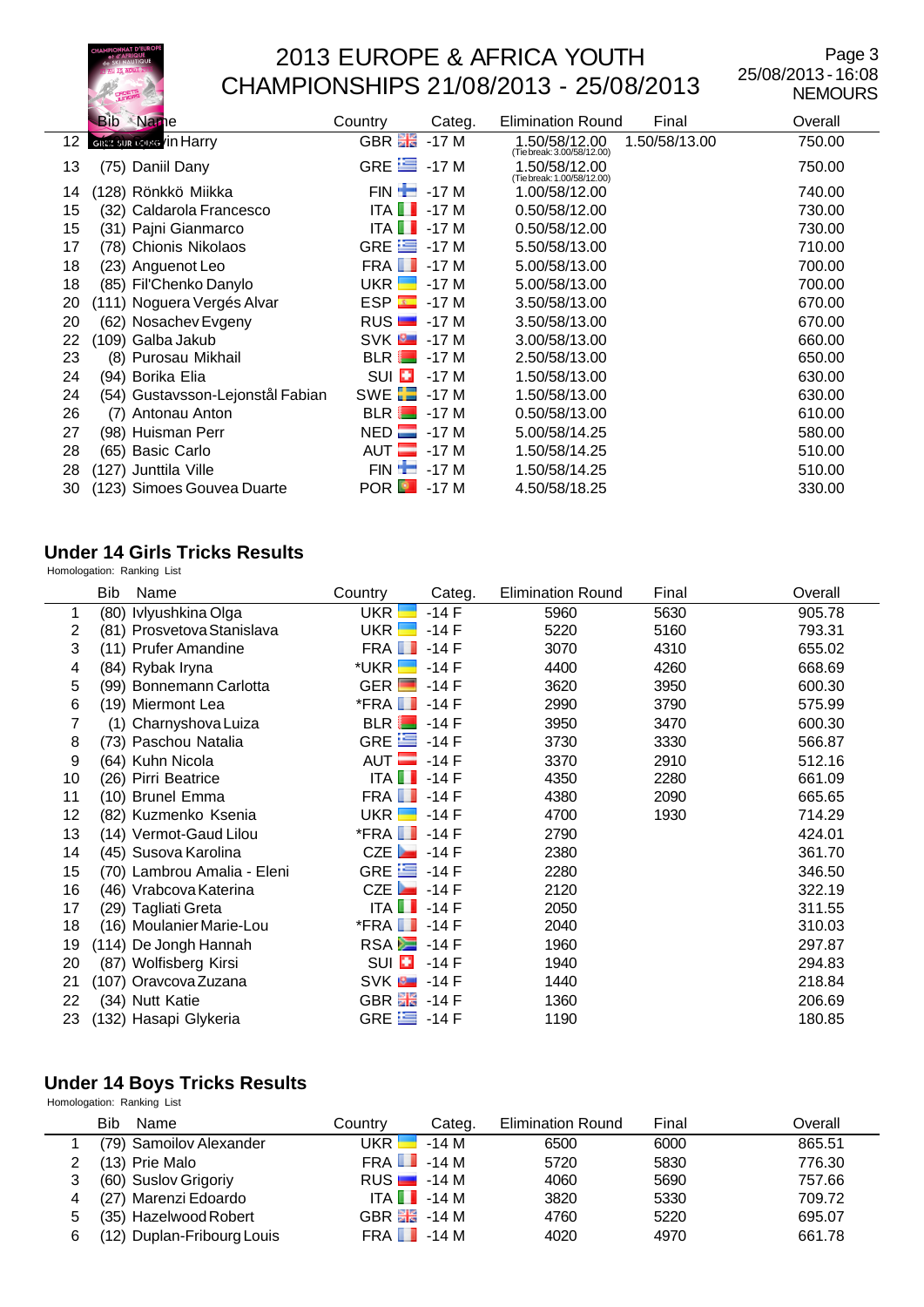

 $\overline{\phantom{0}}$ 

## 2013 EUROPE & AFRICA YOUTH CHAMPIONSHIPS 21/08/2013 - 25/08/2013

Page 4 25/08/2013 - 16:08 NEMOURS

|    | <b>Bib</b> Name             | Country                   | Categ. | <b>Elimination Round</b> | Final | Overall |
|----|-----------------------------|---------------------------|--------|--------------------------|-------|---------|
|    | GREZ SUR LOING nd Joel      | GBR <b>He</b>             | $-14M$ | 3520                     | 4760  | 633.82  |
| 8  | (130) Galvin Daniel         | IRL II                    | $-14M$ | 3280                     | 3620  | 482.02  |
| 9  | (4) Melnik Stsiapan         | BLR                       | $-14M$ | 3040                     | 3380  | 450.07  |
| 10 | (18) Desgrippes Hugo        | *FRA LL                   | -14 M  | 2470                     | 3230  | 430.09  |
| 11 | (48) Cespivo Jakub          | CZE                       | -14 M  | 3650                     | 3100  | 486.02  |
| 12 | (63) Huainigg Josef         | $AUT$ -14 M               |        | 4000                     | 1860  | 532.62  |
| 13 | (37) Davies Aaron           | GBR $\frac{12}{10}$ -14 M |        | 2420                     |       | 322.24  |
| 14 | (47) Slansky Jan            | CZE                       | -14 M  | 2360                     |       | 314.25  |
| 15 | (106) Oravec Jakub          | $SVK$ $\approx$ -14 M     |        | 2090                     |       | 278.30  |
| 16 | (105) Masar Adam            | $SVK$ $-14M$              |        | 2000                     |       | 266.31  |
| 17 | (95) Hof Tycho              | $NED$ $\blacksquare$      | $-14M$ | 1990                     |       | 264.98  |
| 18 | (133) Bart Jan              | NED                       | -14 M  | 1980                     |       | 263.65  |
| 18 | (3) Liasnoi Arseni          | BLR                       | $-14M$ | 1980                     |       | 263.65  |
| 18 | (72) Techoueyres Aris       | $*$ GRE $\equiv$          | -14 M  | 1980                     |       | 263.65  |
| 21 | (118) Labarre Arnaud Junior | <b>BELII</b>              | $-14M$ | 1670                     |       | 222.37  |
| 22 | (89) Cogne Alexis           | SUI <b>E</b>              | -14 M  | 1570                     |       | 209.05  |
| 23 | (17) Bordier Lindsay        | $*$ FRA $\blacksquare$    | -14 M  | 1560                     |       | 207.72  |
| 24 | (71) Nathanail Pavlos       | GRE $\equiv$              | $-14M$ | 1540                     |       | 205.06  |
| 25 | (2) Harbachuk Viktar        | <b>BLR</b>                | -14 M  | 1490                     |       | 198.40  |
| 26 | (28) Bisetti Bryan          | ITA $\blacksquare$        | -14 M  | 1430                     |       | 190.41  |
| 27 | (50) Blomqvist Alexander    | SWE <b>2</b> -14 M        |        | 1280                     |       | 170.44  |

### **Under 17 Girls Tricks Results**

Homologation: Ranking List

|    | <b>Bib</b> | Name                          | Country                      | Categ. | <b>Elimination Round</b> | Final | Overall |
|----|------------|-------------------------------|------------------------------|--------|--------------------------|-------|---------|
| 1  |            | (33) Bagnoli Alice            | ITA <b>I</b>                 | $-17F$ | 6150                     | 5690  | 702.86  |
| 2  |            | (6) Kisialiova Katsiaryna     | <b>BLR</b>                   | $-17F$ | 5290                     | 5550  | 634.29  |
| 3  |            | (86) Pirozhenko Anna          | UKR <b>I H</b>               | -17 F  | 4520                     | 5310  | 606.86  |
| 4  |            | (5) Danisheuskaya Aliaksandra | $BLR$ $-17F$                 |        | 3850                     | 4770  | 545.14  |
| 5  |            | (49) Svecova Katerina         | $CZE$ 17 F                   |        | 4760                     | 4220  | 544.00  |
| 6  |            | (68) Salmina Mara             | AUT $-17 F$                  |        | 3260                     | 3400  | 388.57  |
|    |            | (112) Mill Botella Pia        | <b>ESP ED</b>                | -17 F  | 3160                     | 3370  | 385.14  |
| 8  |            | (38) Outram Sanchia           | GBR 品                        | $-17F$ | 3770                     | 2990  | 430.86  |
| 9  |            | (76) Paschou Alexandra        | GRE $\equiv$ -17 F           |        | 2880                     | 2910  | 332.57  |
| 10 |            | (21) Gerbouin Constance       | <b>FRA 7 -17 F</b>           |        | 3920                     | 2820  | 448.00  |
| 11 |            | (74) Daniil Ioli              | GRE $\equiv$ -17 F           |        | 2550                     |       | 291.43  |
| 11 |            | (24) Mace Maeva               | $*$ FRA $\blacksquare$ -17 F |        | 2550                     |       | 291.43  |
| 13 |            | (93) Paturel Alizée           | SUI $\Box$ -17 F             |        | 2390                     |       | 273.14  |
| 14 |            | (97) Huisman Pemm             | $NED$ $-17F$                 |        | 2090                     |       | 238.86  |
| 15 |            | (57) Jansson Sofia            | SWE $\Box$ -17 F             |        | 1840                     |       | 210.29  |
| 16 |            | (102) Hoj Pedersen Sofie      | DEN $\Box$ -17 F             |        | 1510                     |       | 172.57  |
| 17 |            | (20) Bischofberger Illana     | <b>FRA 7 -17 F</b>           |        | 1250                     |       | 142.86  |

#### **Under 17 Boys Tricks Results**

|                       | Bib<br>Name                      | Country                    | Categ. | <b>Elimination Round</b> | Final | Overall |
|-----------------------|----------------------------------|----------------------------|--------|--------------------------|-------|---------|
|                       | (31) Pajni Gianmarco             | ITA $\blacksquare$         | -17 M  | 9520                     | 9350  | 905.80  |
| $\mathbf{2}^{\prime}$ | (22) Dailland Tanguy             | <b>FRA 1</b> -17 M         |        | 7400                     | 8680  | 825.88  |
| 3                     | (30) Caruso Brando               | ITA $\blacksquare$ -17 M   |        | 8020                     | 8570  | 815.41  |
| 4                     | (66) Llewellyn Dorien            | $AUT$ $-17M$               |        | 7400                     | 8440  | 803.04  |
| 5                     | (23) Anguenot Leo                | $FRA$ $-17M$               |        | 6170                     | 6080  | 587.06  |
| 6                     | (85) Fil'Chenko Danylo           | UKR $\blacksquare$ -17 M   |        | 8610                     | 6030  | 819.22  |
|                       | (7) Antonau Anton                | $BLR$ $-17M$               |        | 5960                     | 5730  | 567.08  |
| 8                     | (62) Nosachev Evgeny             | $RUS$ $-17M$               |        | 4640                     | 5190  | 493.82  |
| 9                     | (54) Gustavsson-Lejonstål Fabian | SWE $\Box$ -17 M           |        | 5520                     | 4650  | 525.21  |
| 10                    | (111) Noguera Vergés Alvar       | ESP                        | -17 M  | 4100                     | 4470  | 425.31  |
| 11                    | (40) Spavin Harry                | GBR $\frac{12}{100}$ -17 M |        | 4190                     | 3980  | 398.67  |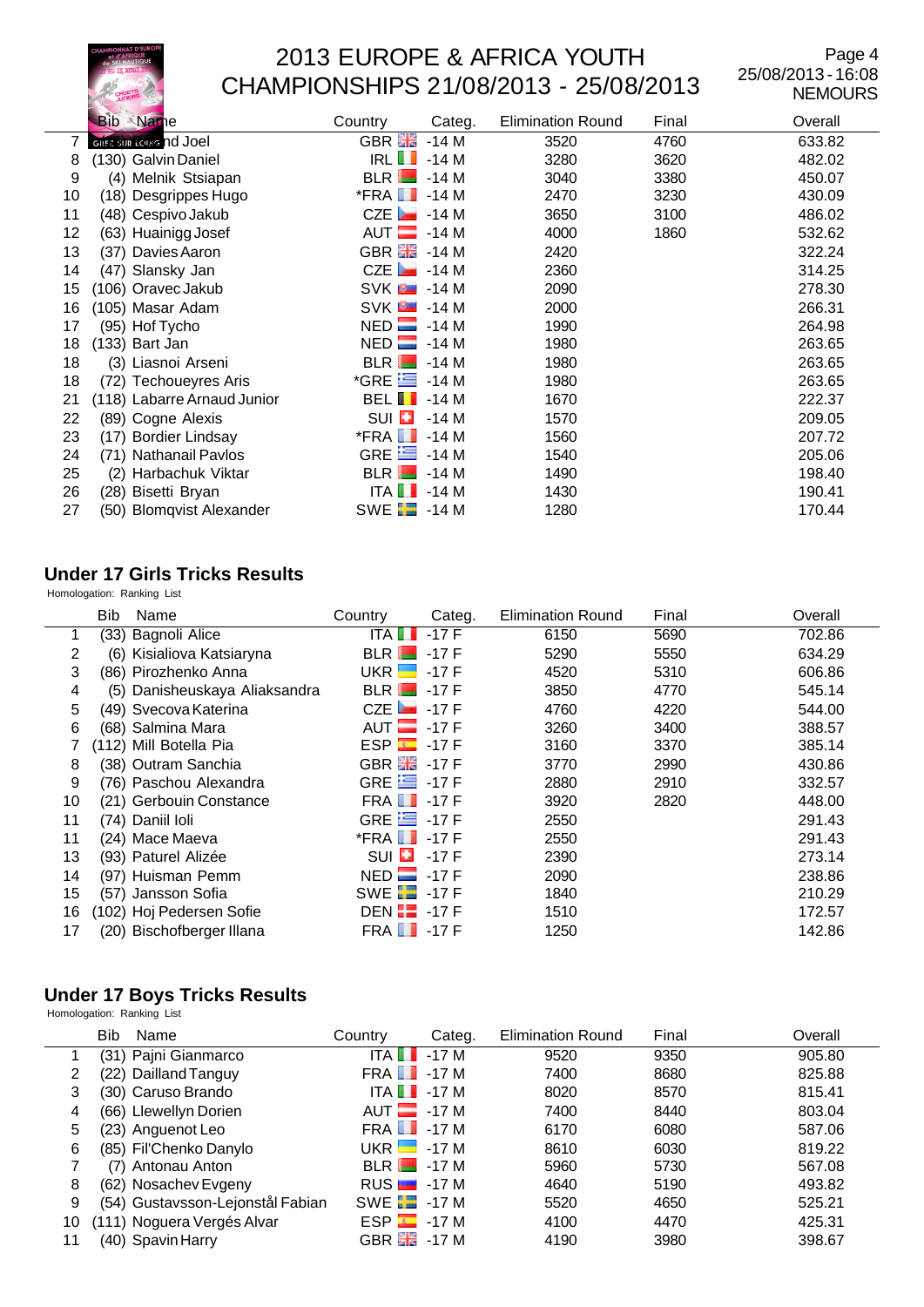

Page 5 25/08/2013 - 16:08 NEMOURS

|    | Bib<br>Name                       | Country                      | Categ. | <b>Elimination Round</b> | Final | Overall |
|----|-----------------------------------|------------------------------|--------|--------------------------|-------|---------|
| 12 | <b>GREZ SUR LOING SAU MIKhail</b> | $BLR$ $-17M$                 |        | 7280                     | 2780  | 692.67  |
| 13 | (109) Galba Jakub                 | $SVK$ $\rightarrow$ -17 M    |        | 3990                     |       | 379.64  |
| 13 | (39) Heath Calum                  | GBR $\frac{12}{100}$ -17 M   |        | 3990                     |       | 379.64  |
| 15 | (108) Hynek Radovan               | $SVK = -17 M$                |        | 3880                     |       | 369.17  |
| 16 | (53) Bogne Jakob                  | SWE $\Box$ -17 M             |        | 3850                     |       | 366.32  |
| 17 | (65) Basic Carlo                  | $AUT$ -17 M                  |        | 3840                     |       | 365.37  |
| 18 | (131) Galvin Barry                | $IRL$ $-17M$                 |        | 3720                     |       | 353.95  |
| 19 | (75) Daniil Dany                  | GRE $\equiv$ -17 M           |        | 3170                     |       | 301.62  |
| 20 | (43) Poole Thomas                 | GBR $\frac{100}{100}$ - 17 M |        | 3080                     |       | 293.05  |
| 21 | (32) Caldarola Francesco          | ITA $\blacksquare$ -17 M     |        | 2400                     |       | 228.35  |
| 22 | (94) Borika Elia                  | $\mathsf{S}\cup\mathsf{I}$   | -17 M  | 1670                     |       | 158.90  |

# **Under 14 Girls Jump Results**

Homologation: Ranking List

|                | <b>Bib</b><br>Name         | Country<br>Categ.            | <b>Elimination Round</b> | Final             | Overall |
|----------------|----------------------------|------------------------------|--------------------------|-------------------|---------|
|                | (80) Ivlyushkina Olga      | UKR<br>$-14$ F               | 28.2m                    | 29.7m             | 863.12  |
| $\overline{2}$ | (1) Charnyshova Luiza      | $BLR$ $-14F$                 | 28.8m                    | 27.9m             | 828.90  |
| 3              | (11) Prufer Amandine       | $FRA$ $\blacksquare$ -14 F   | 26.7m                    | 27.0m             | 760.46  |
| 4              | (16) Moulanier Marie-Lou   | $*$ FRA $\blacksquare$ -14 F | 26.6m                    | 27.0m             | 760.46  |
| 5              | (10) Brunel Emma           | $FRA$ $\blacksquare$ -14 F   | 25.1m                    | 24.6m             | 688.21  |
| 6              | (14) Vermot-Gaud Lilou     | $*$ FRA $\blacksquare$ -14 F | 23.8m                    | 23.4 <sub>m</sub> | 638.78  |
|                | (99) Bonnemann Carlotta    | GER $\blacksquare$ -14 F     | 22.8 <sub>m</sub>        | 22.0m             | 600.76  |
| 8              | (45) Susova Karolina       | CZE $\overline{$ -14 F       | 20.5 <sub>m</sub>        | 19.6m             | 513.31  |
| 9              | (82) Kuzmenko Ksenia       | UKR $-14F$                   | 20.4m                    |                   | 509.51  |
| 10             | (46) Vrabcova Katerina     | CZE $\blacksquare$ -14 F     | 18.6m                    |                   | 441.06  |
| 11             | (107) Oravcova Zuzana      | $SVK = 14F$                  | 17.2m                    |                   | 387.83  |
| 12             | (81) Prosvetova Stanislava | UKR $\blacksquare$ -14 F     | 17.1m                    |                   | 384.03  |
| 13             | (29) Tagliati Greta        | ITA $\blacksquare$ -14 F     | 16.3m                    |                   | 353.61  |
| 14             | (73) Paschou Natalia       | GRE $\equiv$ -14 F           | 15.5m                    |                   | 323.19  |

#### **Under 14 Boys Jump Results**

|    | Bib | Name                        | Country                | Categ. | <b>Elimination Round</b> | Final | Overall |
|----|-----|-----------------------------|------------------------|--------|--------------------------|-------|---------|
| 1  |     | (58) Arefiev Egor           | RUS <sub>I</sub><br>-  | $-14M$ | 40.8m                    | 41.3m | 939.94  |
| 2  |     | (63) Huainigg Josef         | AUT <b>E</b>           | $-14M$ | 41.8m                    | 41.1m | 954.95  |
| 3  |     | (36) Poland Joel            | GBR <b>HE</b>          | $-14M$ | 36.6m                    | 40.6m | 918.92  |
| 4  |     | (12) Duplan-Fribourg Louis  | FRA <b>II</b>          | -14 M  | 40.1m                    | 40.1m | 903.90  |
| 5  |     | (35) Hazelwood Robert       | GBR <b>Ha</b>          | -14 M  | 37.5m                    | 38.3m | 849.85  |
| 6  |     | (60) Suslov Grigoriy        | RUS                    | -14 M  | 34.5m                    | 36.7m | 801.80  |
| 7  |     | (18) Desgrippes Hugo        | $*$ FRA $\blacksquare$ | -14 M  | 34.6m                    | 35.3m | 759.76  |
| 8  |     | (79) Samoilov Alexander     | UKR                    | $-14M$ | 33.1m                    | 34.6m | 738.74  |
| 9  |     | (37) Davies Aaron           | GBR 品                  | $-14M$ | 32.3m                    | 34.6m | 738.74  |
| 10 |     | (50) Blomqvist Alexander    | SWE <b>F</b>           | $-14M$ | 33.2m                    | 33.5m | 705.71  |
| 11 |     | (133) Bart Jan              | $NED$ $\blacksquare$   | $-14M$ | 33.5m                    | 32.6m | 705.71  |
| 12 |     | (95) Hof Tycho              | NED                    | -14 M  | 32.5m                    | 31.3m | 675.68  |
| 13 |     | (13) Prie Malo              | FRA <b>I</b>           | $-14M$ | 32.1m                    |       | 663.66  |
| 14 |     | (47) Slansky Jan            | CZE                    | -14 M  | 31.4m                    |       | 642.64  |
| 15 |     | (118) Labarre Arnaud Junior | <b>BEL</b> 14 M        |        | 31.1m                    |       | 633.63  |
| 16 |     | (17) Bordier Lindsay        | *FRA <sup>II</sup>     | $-14M$ | 30.3 <sub>m</sub>        |       | 609.61  |
| 17 |     | (52) Brännström Max         | SWE $\Box$ -14 M       |        | 30.1m                    |       | 603.60  |
| 18 |     | (3) Liasnoi Arseni          | BLR                    | $-14M$ | 28.3m                    |       | 549.55  |
| 19 |     | (48) Cespivo Jakub          | CZE                    | $-14M$ | 27.5m                    |       | 525.53  |
| 20 |     | (27) Marenzi Edoardo        | ITA $\blacksquare$     | $-14M$ | 26.8m                    |       | 504.50  |
| 21 |     | (4) Melnik Stsiapan         | BLR                    | $-14M$ | 24.9m                    |       | 447.45  |
| 22 |     | (2) Harbachuk Viktar        | BLR                    | $-14M$ | 24.6m                    |       | 438.44  |
| 23 |     | (105) Masar Adam            | SVK <b>B</b>           | -14 M  | 24.5m                    |       | 435.44  |
| 24 |     | (72) Techoueyres Aris       | $*GRE \equiv -14 M$    |        | 23.9m                    |       | 417.42  |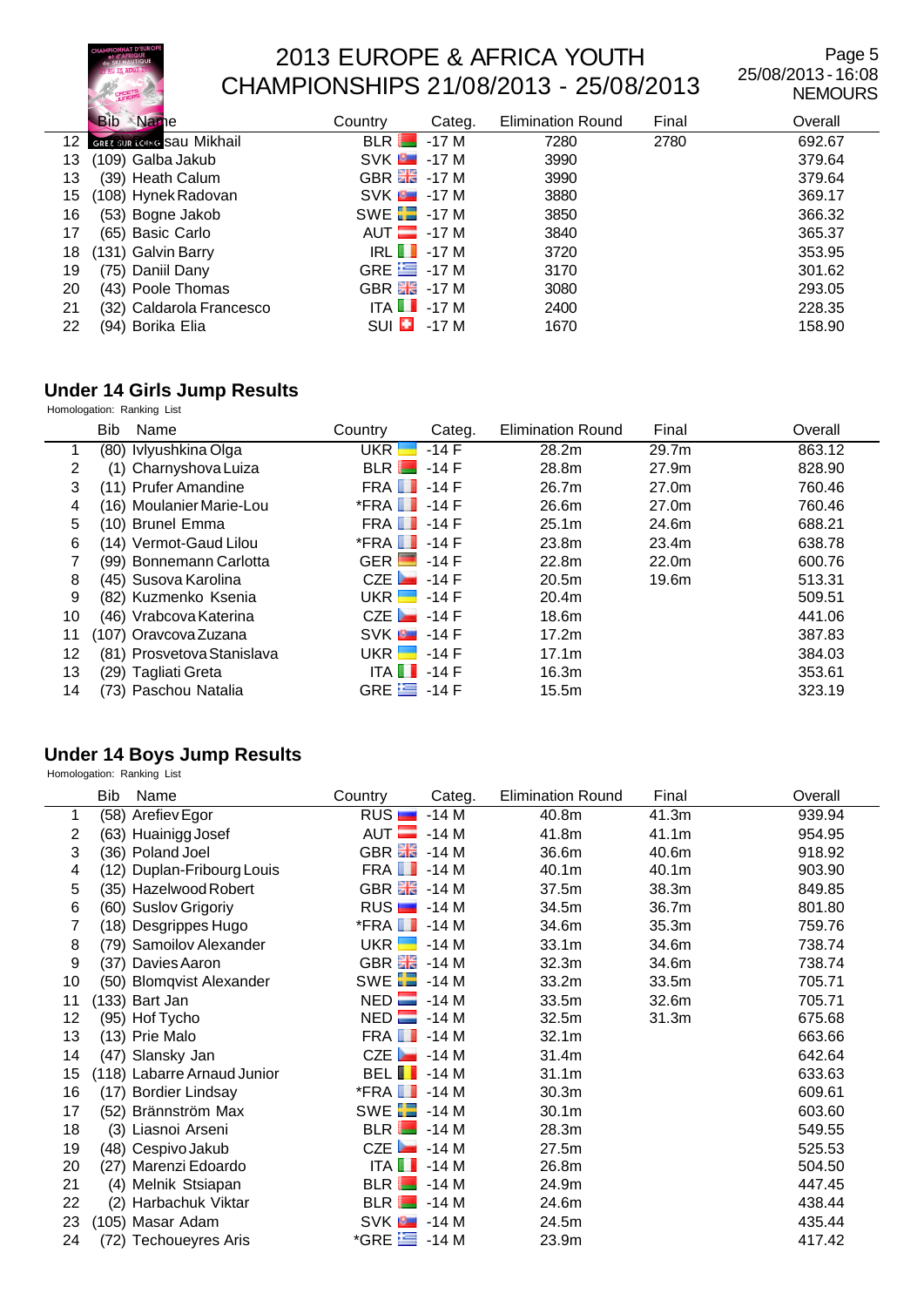

Page 6 25/08/2013 - 16:08 NEMOURS

|    | Bib<br>Name               | Country                  | Categ. | <b>Elimination Round</b> | Final | Overall |
|----|---------------------------|--------------------------|--------|--------------------------|-------|---------|
|    | 25 GREEGUR LONG TO ALEXIS | SUI <b>EL</b>            | -14 M  | 21.9m                    |       | 357.36  |
| 26 | (28) Bisetti Bryan        | ITA $\blacksquare$ -14 M |        | 21.6m                    |       | 348.35  |
| 27 | (130) Galvin Daniel       | $IRL$ $-14M$             |        | 18.9m                    |       | 267.27  |
| 28 | (106) Oravec Jakub        | $SVK$ $-14M$             |        | 18.1 <sub>m</sub>        |       | 243.24  |
| 29 | (71) Nathanail Pavlos     | GRE $\equiv$ -14 M       |        | 16.1m                    |       | 183.18  |

### **Under 17 Girls Jump Results**

Homologation: Ranking List

|    | <b>Bib</b> | Name                          | Country                      | Categ. | <b>Elimination Round</b> | Final             | Overall |
|----|------------|-------------------------------|------------------------------|--------|--------------------------|-------------------|---------|
|    |            | (68) Salmina Mara             | AUT $-17F$                   |        | 38.5m                    | 40.3 <sub>m</sub> | 880.95  |
| 2  |            | (5) Danisheuskaya Aliaksandra | $BLR$ $-17F$                 |        | 40.4m                    | 38.8m             | 883.60  |
| 3  |            | (6) Kisialiova Katsiaryna     | $BLR$ $-17F$                 |        | 37.5m                    | 38.8m             | 841.27  |
| 4  |            | (49) Svecova Katerina         | CZE $\blacksquare$ 17 F      |        | 32.2 <sub>m</sub>        | 34.9m             | 738.10  |
| 5  |            | (67) Orlitsch Lisa            | AUT $-17 F$                  |        | 36.1 <sub>m</sub>        | 34.5m             | 769.84  |
| 6  |            | (20) Bischofberger Illana     | $FRA$ $\blacksquare$ -17 F   |        | 31.4 <sub>m</sub>        | 34.1m             | 716.93  |
|    |            | (57) Jansson Sofia            | SWE $\Box$ -17 F             |        | 31.8m                    | 31.7m             | 656.08  |
| 8  |            | (33) Bagnoli Alice            | ITA $\blacksquare$ -17 F     |        | 35.4m                    | 30.3 <sub>m</sub> | 751.32  |
| 9  |            | (24) Mace Maeva               | $*$ FRA $\blacksquare$ -17 F |        | 30.2 <sub>m</sub>        |                   | 613.76  |
| 10 |            | (21) Gerbouin Constance       | <b>FRA 1</b> -17 F           |        | 29.0m                    |                   | 582.01  |
| 11 |            | (102) Hoj Pedersen Sofie      | DEN $\Box$ -17 F             |        | 28.5m                    |                   | 568.78  |
| 12 |            | (97) Huisman Pemm             | $NED$ -17 F                  |        | 26.8m                    |                   | 523.81  |
| 13 |            | (38) Outram Sanchia           | GBR $\frac{12}{200}$ - 17 F  |        | 25.7 <sub>m</sub>        |                   | 494.71  |
| 14 |            | (112) Mill Botella Pia        | $ESP = -17F$                 |        | 23.5m                    |                   | 436.51  |

#### **Under 17 Boys Jump Results**

Homologation: Ranking List

|    | Bib | Name                       | Country                       | Categ. | <b>Elimination Round</b> | Final             | Overall |
|----|-----|----------------------------|-------------------------------|--------|--------------------------|-------------------|---------|
| 1  |     | (42) Critchley Jack        | $*$ GBR $\frac{12}{12}$ -17 M |        | 53.3m                    | 53.0m             | 1002.31 |
| 2  |     | (66) Llewellyn Dorien      | $AUT$ -17 M                   |        | 46.4m                    | 51.0m             | 949.07  |
| 3  |     | (31) Pajni Gianmarco       | ITA $\blacksquare$ -17 M      |        | 47.0m                    | 50.1 <sub>m</sub> | 928.24  |
| 4  |     | (22) Dailland Tanguy       | <b>FRA 1</b> -17 M            |        | 47.7m                    | 49.5m             | 914.35  |
| 5  |     | (23) Anguenot Leo          | <b>FRA 1</b> -17 M            |        | 48.8m                    | 48.9m             | 900.46  |
| 6  |     | (111) Noguera Vergés Alvar | $ESP = -17M$                  |        | 45.1 <sub>m</sub>        | 46.7m             | 849.54  |
|    |     | (65) Basic Carlo           | $AUT$ -17 M                   |        | 41.8m                    | 45.7m             | 826.39  |
| 8  |     | (43) Poole Thomas          | GBR 28 - 17 M                 |        | 44.4m                    | 44.6m             | 800.93  |
| 9  |     | (85) Fil'Chenko Danylo     | $UKR$ $\blacksquare$          | $-17M$ | 43.7m                    | 43.7m             | 780.09  |
| 10 |     | (41) Burke Thomas          | *GBR <b>He</b> -17 M          |        | 42.4m                    | 43.1m             | 766.20  |
| 11 |     | (7) Antonau Anton          | $BLR$ $-17M$                  |        | 41.4m                    | 42.2m             | 745.37  |
| 12 |     | (40) Spavin Harry          | GBR $\frac{12}{100}$ -17 M    |        | 42.7m                    | 39.7m             | 756.94  |
| 13 |     | (53) Bogne Jakob           | SWE $\Box$ -17 M              |        | 40.9m                    |                   | 715.28  |
| 14 |     | (39) Heath Calum           | GBR $\frac{12}{100}$ -17 M    |        | 39.6m                    |                   | 685.19  |
| 15 |     | (61) Malinovskiy Evgeniy   | $RUS$ $-17M$                  |        | 38.7m                    |                   | 664.35  |
| 16 |     | (32) Caldarola Francesco   | ITA $\blacksquare$ -17 M      |        | 37.5m                    |                   | 636.57  |
| 17 |     | (94) Borika Elia           | $SUI$ $\Box$                  | $-17M$ | 36.7m                    |                   | 618.06  |
| 18 |     | (98) Huisman Perr          | $NED$ $\Box$                  | -17 M  | 36.6m                    |                   | 615.74  |
| 19 |     | (8) Purosau Mikhail        | $BLR$ $-17M$                  |        | 35.3m                    |                   | 585.65  |
| 20 |     | (127) Junttila Ville       | $FIN -17 M$                   |        | 34.8m                    |                   | 574.07  |
| 21 |     | (62) Nosachev Evgeny       | $RUS$ $-17M$                  |        | 0.0 <sub>m</sub>         |                   |         |

#### **Under 14 Girls Overall Results**

|   | <b>Bib</b><br>Name     | Countrv                  | Categ.  | Slalom | Tricks | Jump   | Dverall |
|---|------------------------|--------------------------|---------|--------|--------|--------|---------|
|   | (80) Ivlyushkina Olga  | JKR I                    | $-14$ F | 797.75 | 905.78 | 863.12 | 2566.65 |
|   | 2 (11) Prufer Amandine | FRA $\blacksquare$ -14 F |         | 842.70 | 655.02 | 760.46 | 2258.18 |
| 3 | (10) Brunel Emma       | FRA $\blacksquare$ -14 F |         | 831.46 | 665.65 | 688.21 | 2185.32 |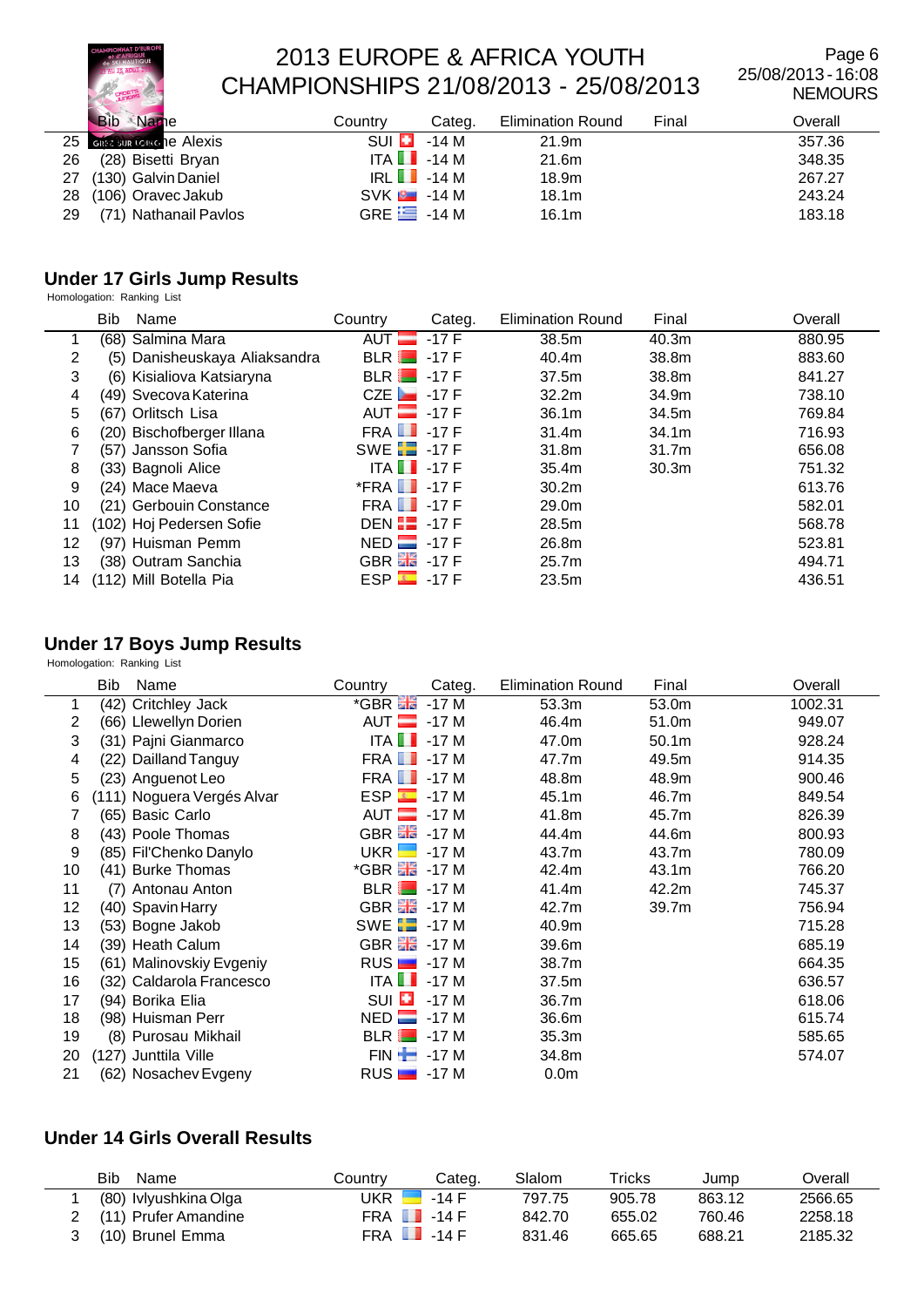

Page 7 25/08/2013 - 16:08 NEMOURS

|    | Name<br><b>Bib</b>           | Country              | Categ.                     | Slalom | Tricks | Jump   | Overall |
|----|------------------------------|----------------------|----------------------------|--------|--------|--------|---------|
| 4  | GREZ SUR LOING TYSHOVA LUIZA | <b>BLR</b>           | $-14F$                     | 640.45 | 600.30 | 828.90 | 2069.65 |
| 5  | (99) Bonnemann Carlotta      | <b>GER</b><br>ست     | $-14F$                     | 741.57 | 600.30 | 600.76 | 1942.63 |
| 6  | (16) Moulanier Marie-Lou     | ш<br>*FRA            | $-14F$                     | 741.57 | 310.03 | 760.46 | 1812.06 |
|    | (14) Vermot-Gaud Lilou       | $*$ FRA $\Box$       | $-14F$                     | 707.87 | 424.01 | 638.78 | 1770.66 |
| 8  | (73) Paschou Natalia         | GRE $\equiv$ -14 F   |                            | 842.70 | 566.87 | 323.19 | 1732.76 |
| 9  | (45) Susova Karolina         | $CZE$ $-14F$         |                            | 853.93 | 361.70 | 513.31 | 1728.94 |
| 10 | (81) Prosvetova Stanislava   | UKR H                | $-14F$                     | 438.20 | 793.31 | 384.03 | 1615.54 |
| 11 | (29) Tagliati Greta          |                      | $ITA$ $\blacksquare$ -14 F | 651.69 | 311.55 | 353.61 | 1316.85 |
| 12 | (46) Vrabcova Katerina       | $CZE$ $\blacksquare$ | $-14F$                     | 505.62 | 322.19 | 441.06 | 1268.87 |
| 13 | (82) Kuzmenko Ksenia         | UKR <b>H</b>         | $-14$ F                    | 33.71  | 714.29 | 509.51 | 1257.51 |
| 14 | (107) Oravcova Zuzana        | $\sim$<br><b>SVK</b> | $-14$ F                    | 269.66 | 218.84 | 387.83 | 876.33  |

### **Under 14 Boys Overall Results**

|    | <b>Bib</b> | Name                        | Country                | Categ.                     | Slalom | Tricks | Jump   | Overall |
|----|------------|-----------------------------|------------------------|----------------------------|--------|--------|--------|---------|
| 1  |            | (36) Poland Joel            | <b>GBR</b>             | 원동<br>정동<br>$-14M$         | 936.17 | 633.82 | 918.92 | 2488.91 |
| 2  |            | (12) Duplan-Fribourg Louis  | FRA                    | $\blacksquare$ -14 M       | 851.06 | 661.78 | 903.90 | 2416.74 |
| 3  |            | (35) Hazelwood Robert       |                        | GBR $\frac{12}{100}$ -14 M | 829.79 | 695.07 | 849.85 | 2374.71 |
| 4  |            | (60) Suslov Grigoriy        | <b>RUS</b>             | $-14M$                     | 797.87 | 757.66 | 801.80 | 2357.33 |
| 5  |            | (63) Huainigg Josef         | AUT                    | $-14M$                     | 819.15 | 532.62 | 954.95 | 2306.72 |
| 6  |            | (79) Samoilov Alexander     | UKR <sup>I</sup>       | $-14M$                     | 627.66 | 865.51 | 738.74 | 2231.91 |
| 7  |            | (13) Prie Malo              |                        | <b>FRA</b> 1-14 M          | 787.23 | 776.30 | 663.66 | 2227.19 |
| 8  |            | (18) Desgrippes Hugo        | *FRA                   | <b>THE R</b><br>$-14M$     | 808.51 | 430.09 | 759.76 | 1998.36 |
| 9  |            | (37) Davies Aaron           |                        | GBR $\frac{12}{100}$ -14 M | 829.79 | 322.24 | 738.74 | 1890.77 |
| 10 |            | (27) Marenzi Edoardo        |                        | ITA $\blacksquare$ -14 M   | 648.94 | 709.72 | 504.50 | 1863.16 |
| 11 |            | (47) Slansky Jan            | <b>CZE</b>             | $-14M$                     | 851.06 | 314.25 | 642.64 | 1807.95 |
| 12 |            | (48) Cespivo Jakub          | CZE                    | $\sim$<br>-14 M            | 648.94 | 486.02 | 525.53 | 1660.49 |
| 13 |            | (118) Labarre Arnaud Junior | BEL II                 | $-14M$                     | 776.60 | 222.37 | 633.63 | 1632.60 |
| 14 |            | (95) Hof Tycho              | $NED$ $\Box$           | -14 M                      | 659.57 | 264.98 | 675.68 | 1600.23 |
| 15 |            | $(133)$ Bart Jan            | <b>NED</b>             | $\Box$ -14 M               | 585.11 | 263.65 | 705.71 | 1554.47 |
| 16 |            | (50) Blomqvist Alexander    | <b>SWE</b>             | $\blacksquare$ -14 M       | 670.21 | 170.44 | 705.71 | 1546.36 |
| 17 |            | (72) Techoueyres Aris       | *GRE                   | 隼<br>$-14M$                | 840.43 | 263.65 | 417.42 | 1521.50 |
| 18 |            | (17) Bordier Lindsay        | $*$ FRA $\blacksquare$ | $-14M$                     | 670.21 | 207.72 | 609.61 | 1487.54 |
| 19 |            | (4) Melnik Stsiapan         | BLR <b>I</b>           | $-14M$                     | 446.81 | 450.07 | 447.45 | 1344.33 |
| 20 |            | (3) Liasnoi Arseni          | <b>BLR</b>             | -14 M                      | 510.64 | 263.65 | 549.55 | 1323.84 |
| 21 |            | (130) Galvin Daniel         | IRL <b>II</b>          | $-14M$                     | 553.19 | 482.02 | 267.27 | 1302.48 |
| 22 |            | (105) Masar Adam            |                        | SVK <b>8 14 M</b>          | 478.72 | 266.31 | 435.44 | 1180.47 |
| 23 |            | (28) Bisetti Bryan          | ITA $\blacksquare$     | $-14M$                     | 606.38 | 190.41 | 348.35 | 1145.14 |
| 24 |            | (106) Oravec Jakub          | SVK <sup>B</sup>       | $-14M$                     | 563.83 | 278.30 | 243.24 | 1085.37 |
| 25 |            | (2) Harbachuk Viktar        | BLR $\blacksquare$     | $-14M$                     | 414.89 | 198.40 | 438.44 | 1051.73 |
| 26 |            | (89) Cogne Alexis           | SUI                    | o<br>$-14M$                | 393.62 | 209.05 | 357.36 | 960.03  |
| 27 |            | (71) Nathanail Pavlos       | <b>GRE</b>             | <b>E</b> -14 M             | 457.45 | 205.06 | 183.18 | 845.69  |

### **Under 17 Girls Overall Results**

|    | Bib<br>Name                   | Country              | Categ.             | Slalom | Tricks | Jump   | Overall |
|----|-------------------------------|----------------------|--------------------|--------|--------|--------|---------|
|    | (33) Bagnoli Alice            | ITA $\blacksquare$   | $-17F$             | 909.09 | 702.86 | 751.32 | 2363.27 |
| 2  | (6) Kisialiova Katsiaryna     | BLR <b>I</b>         | $-17F$             | 750.00 | 634.29 | 841.27 | 2225.56 |
| 3  | (68) Salmina Mara             |                      | AUT $-17 F$        | 863.64 | 388.57 | 880.95 | 2133.16 |
| 4  | (5) Danisheuskaya Aliaksandra |                      | $BLR$ $-17F$       | 693.18 | 545.14 | 883.60 | 2121.92 |
| 5  | (49) Svecova Katerina         | CZE                  | $-17F$             | 727.27 | 544.00 | 738.10 | 2009.37 |
| 6  | (20) Bischofberger Illana     | FRA <b>II</b>        | $-17$ F            | 875.00 | 142.86 | 716.93 | 1734.79 |
|    | (21) Gerbouin Constance       |                      | <b>FRA 1</b> -17 F | 647.73 | 448.00 | 582.01 | 1677.74 |
| 8  | (24) Mace Maeva               | $*$ FRA $\Box$       | $-17$ F            | 750.00 | 291.43 | 613.76 | 1655.19 |
| 9  | (38) Outram Sanchia           | GBR 品                | $-17$ F            | 590.91 | 430.86 | 494.71 | 1516.48 |
| 10 | (112) Mill Botella Pia        | ESP                  | $-17F$             | 579.55 | 385.14 | 436.51 | 1401.20 |
| 11 | (97) Huisman Pemm             | $NED$ $\blacksquare$ | $-17F$             | 613.64 | 238.86 | 523.81 | 1376.31 |